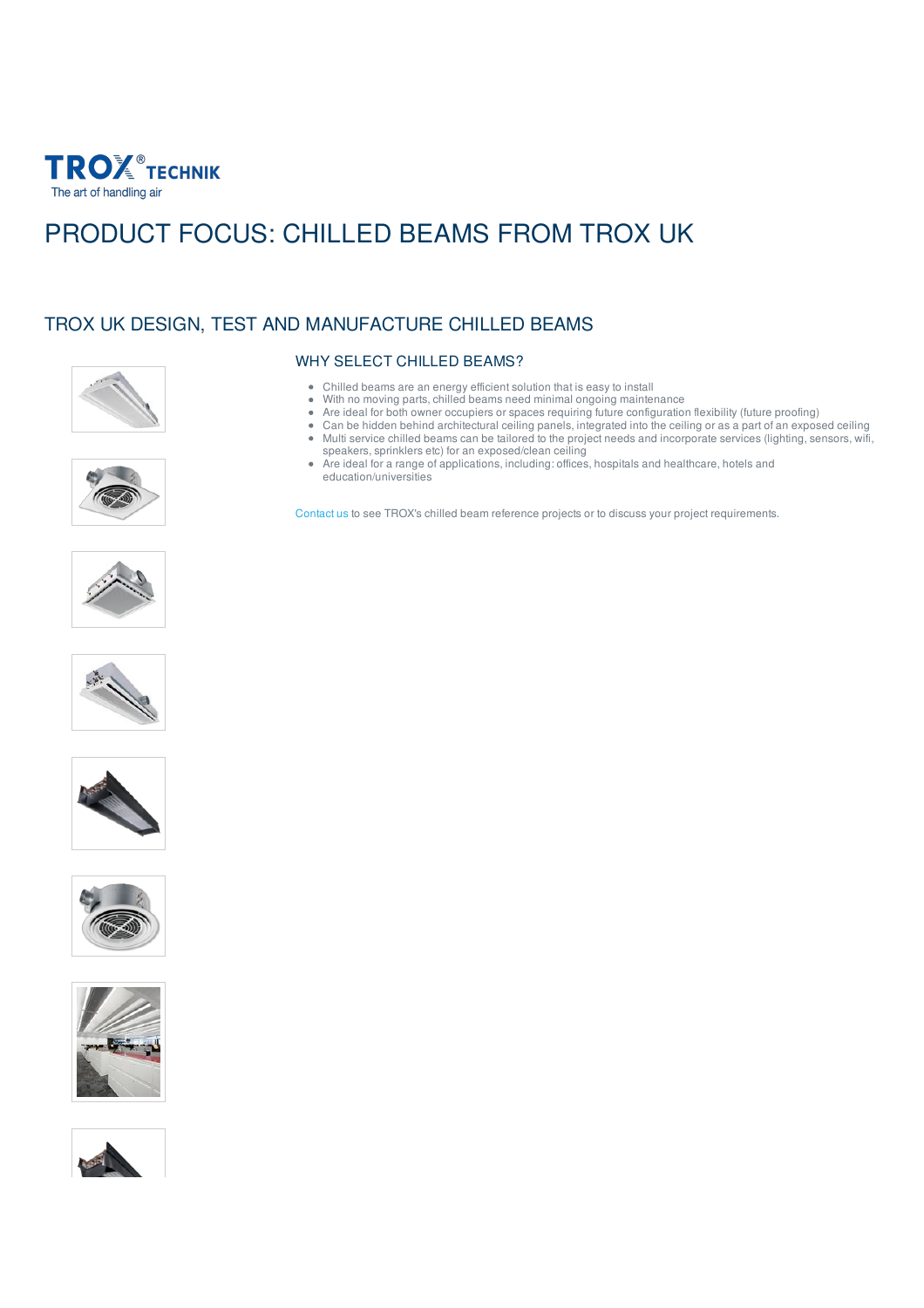

## CHILLED BEAM OPTIONS FROM TROX UK: STANDARD OR MULTI-SERVICE CHILLED BEAMS (MSCB)

**[DID614](https://www.troxuk.co.uk/chilled-beams%25C2%25A0for-suspended-ceilings/did614-d4aef6a89d87fc6a)** - Four-way air discharge L: 593 to 1248 mm W: 593, 598, 618, 623 mm H: 230, 245 mm 8 - 83 l/s, 30 - 300 m3/h Cooling capacity up to 2170 W Heating capacity up to 3000W

**[DID312](https://www.troxuk.co.uk/chilled-beams%25C2%25A0for-suspended-ceilings/did-312-4ea9b3d470c4b249)** - Two-way air discharge L:: 893 to 3000 mm W: 293, 300, 312 mm H: 210, 241 mm 5 - 70 l/s; 18-252 m3/h Cooling capacity up to 1830 W Heating capacity up to 1240W

**[DID632](https://www.troxuk.co.uk/chilled-beams%25C2%25A0for-suspended-ceilings/did-632-03137d115a825ef0)** - Two way air discharge L: 893 to 3000m W: 593 to 623 mm H: 210 mm 6 - 85 l/s. 22 - 306m3/h Cooling capacity up to 2450 W Heating Capacity up to 2970 W

**[DID-E](https://www.troxuk.co.uk/recessed-active-chilled-beam/did-e-e785afb45a6a16ac)** - One-way air discharge for installation into walls e.g. hotel rooms L: 948, 1248, 1548 mm W: 550, 614 mm H: 200 mm (plus induced air grille) 10 - 78l/s, 36 - 281 m3/h Cooling capacity up to 1730 W Heating capacity up to 1480 W

**[DID-R](https://www.troxuk.co.uk/active-chilled-beam-for-suspended-ceiling/did-r-09a0b7bebc8abb7e?amp%253B_scrivito_workspace_id=ic82b644227407a2)** - radial air discharge, circular or square diffuser face Circular Ø: 598 mm Square: 593, 598, 618, 623 mm H: 250 mm 12 - 25 l/s 43 - 90 m3/h Cooling capacity: up to 560W Heating capacity: up to 500W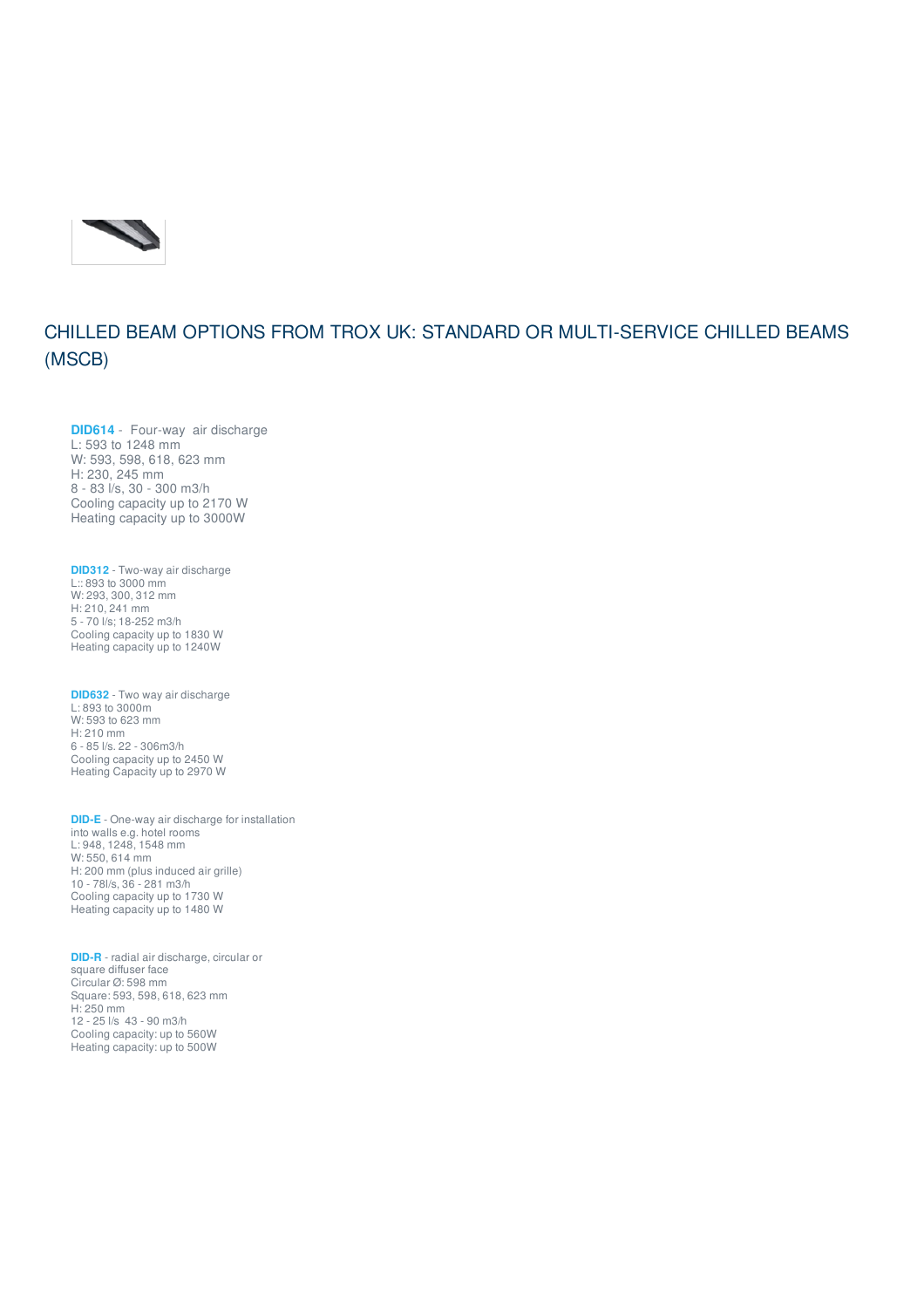## Principle of operation – DID614



Conditioned fresh air (primary air)

Supply air

Room air (secondary air)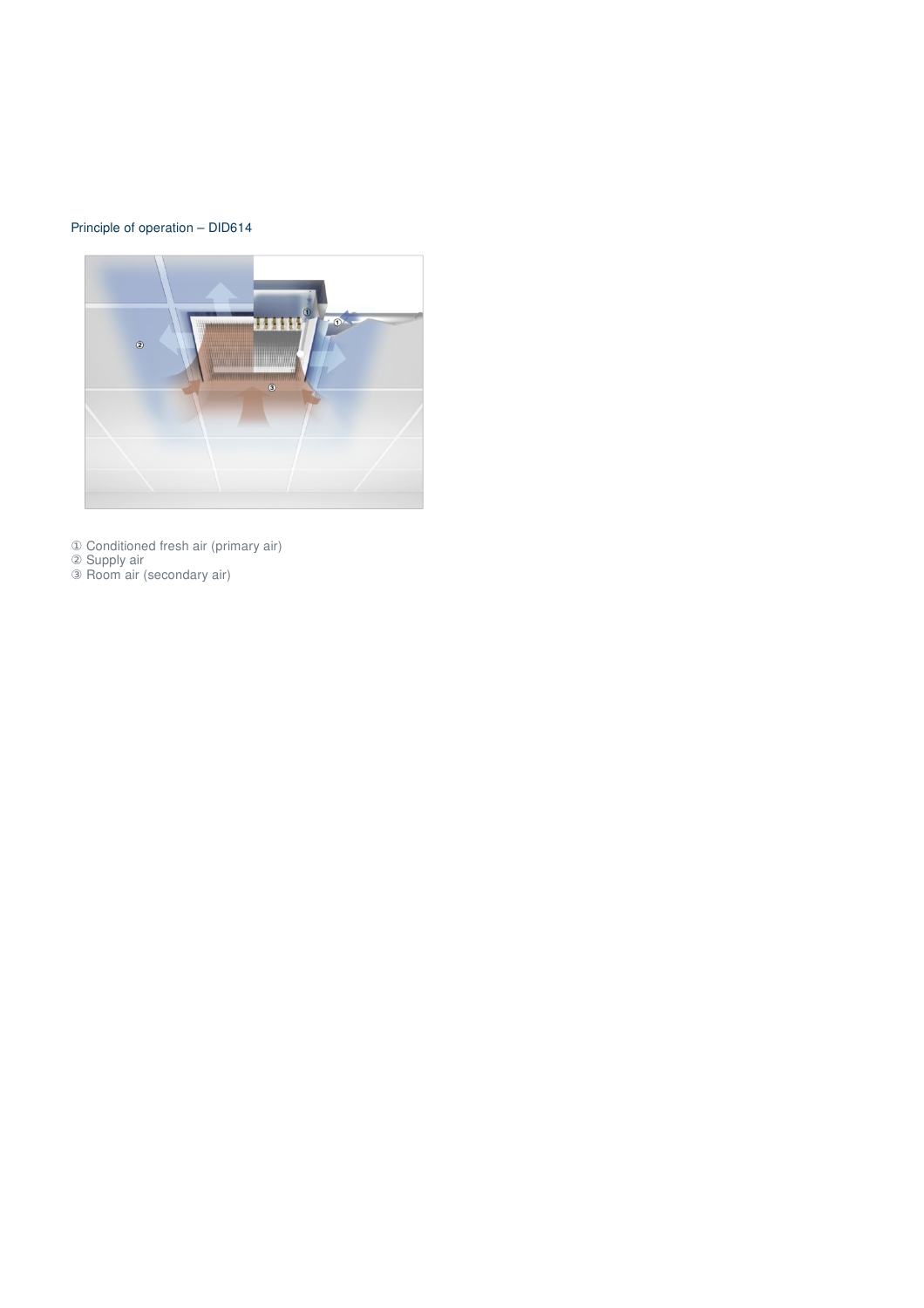

**[TCB-RB](https://www.troxuk.co.uk/passive-chilled-beams/tcb-rb-0d866ead66c76de8)** - for ceiling installation either within a ceiling void or can be freely suspended Nom. L: 1200 to 4500 mm Nom. W: 250 to 600 mm H: 200, 250, 300 mm Cooling capacity up to 1106 W Available with or without skirt (which provides directional control of discharge air through the ceiling into the occupied zone)